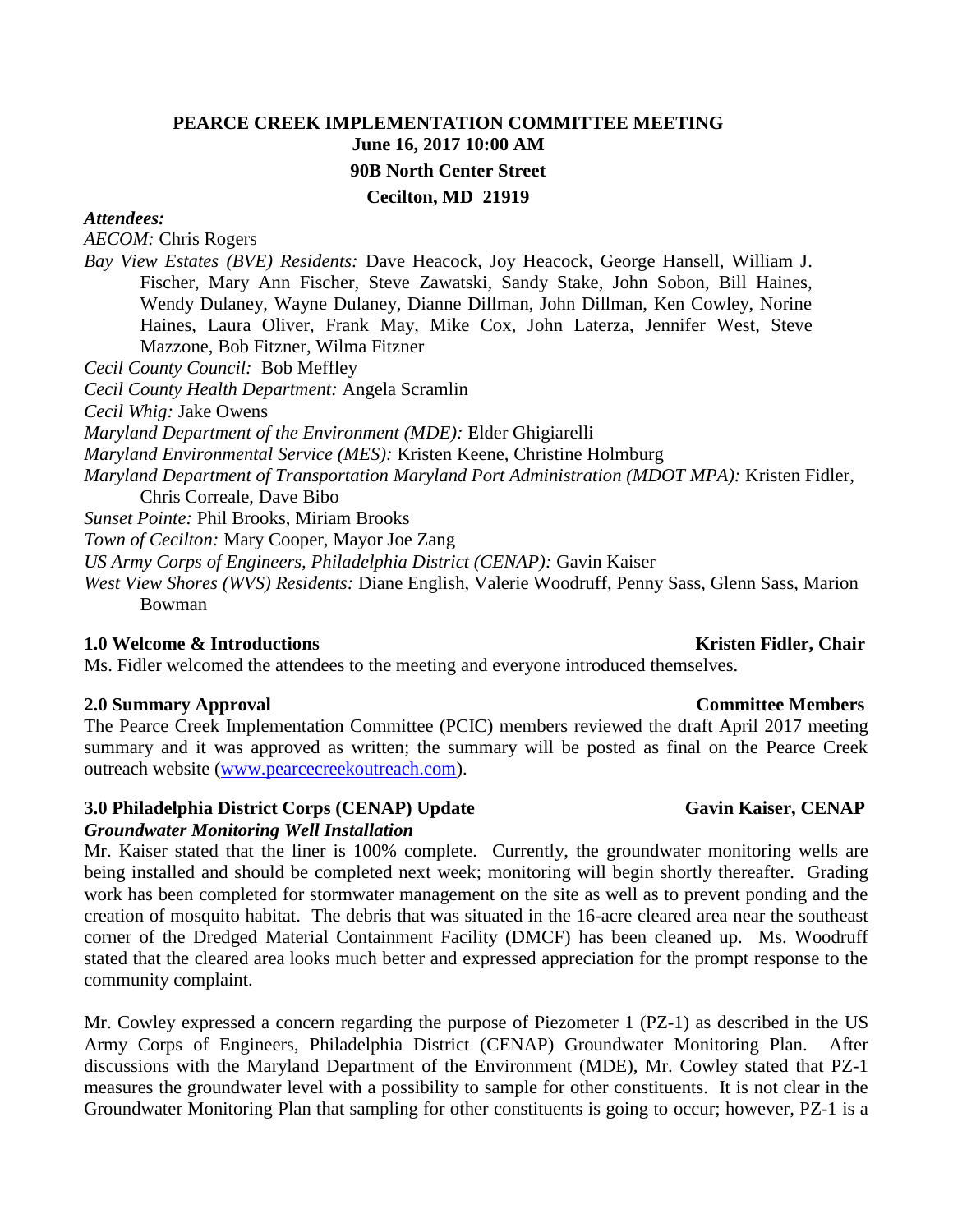critical well due to its location and should be sampled for other constituents. Mr. Cowley asked if the well will function as a piezometer only. Mr. Kaiser will obtain clarification and stated that the site originally had 19 wells, which has since nearly doubled. The aquifers are being monitored extensively. (*Update: PZ-1 will be sampled for chemical analysis and water levels twice a year in the Magothy Aquifer for parameters specified by MDE in accordance with the approved Groundwater Monitoring Plan.*)

## *Discharge Monitoring Plan Update*

Mr. Kaiser stated that the CENAP Discharge Monitoring Plan is currently being reviewed by MDE.

### *Pearce Creek Recreational Site Access*

Mr. Kaiser informed the PCIC members that there was a recent break-in at the DMCF site. For safety reasons and concerns regarding the equipment being stored on-site, the site will not be opened for recreational use until dredging is completed. Ms. Sass asked if there was any damage from the break-in. Mr. Kaiser replied that there was minor damage to the fence and some equipment.

Mr. Kaiser stated that CENAP received an External Partnering award for the Pearce Creek project coordination which has been a successful and ongoing process. Mr. Kaiser thanked the PCIC, Town of Cecilton, MDE, Maryland Environmental Service (MES), Maryland Department of Transportation Maryland Port Administration (MDOT MPA), and all others who are involved in the coordination with the Pearce Creek DMCF reactivation project.

### **4.0 Drinking Water Line Planning Progress Chris Rogers, AECOM**

### *Transmission Main/Distribution Main Construction Updates*

Mr. Rogers stated that the Transmission and Distribution Main piping has been installed. At this time, potability testing is being conducted and the two chlorine stations are being activated. Half of the Transmission Main has been potability tested and passed the American Water Works Association (AWWA) standards for water quality. Currently, potability testing is being conducted on the second half of the Transmission Main, which will be followed by testing on the Distribution Main.

## *Road Restoration Status Updates*

Mr. Dulaney asked if there were any problems with the waterline based on a concern was raised about a portion of Pond Neck Road that was dug up near the entrance to the Sunset Pointe community. Mr. Rogers stated that in that area of Pond Neck Road, some problems have been identified due to inferior subgrade; therefore, Reybold is planning to dig up the road, dig down deeper and backfill with stone to correct the issue. This is most likely the reason why Pond Neck Road was dug up near Sunset Pointe. Once the subgrade has been improved in those locations, a final layer of asphalt will be placed on Pond Neck Road. The gouging which has occurred in the Sunset Point community will be repaired. Due to the depth and length of some of the road gouges, Cecil County will require the full lane to be restored; shallower gouges will be restored by filling with a sealant. Road restoration efforts in West View Shores (WVS) and Bay View Estates (BVE) have been substantially completed.

Regarding the original approach to road restoration, the roads were set to be replaced in-kind. At the pre-bid meeting, several contractors raised a concern regarding the then current roads within BVE incurring a lot of damage from the construction of the pipeline; in-kind restoration would not be sufficient. A decision was made to improve the roads from the preexisting conditions. The bid documents called for the BVE and WVS roads to be milled down 3-3 ½ inches. The asphalt millings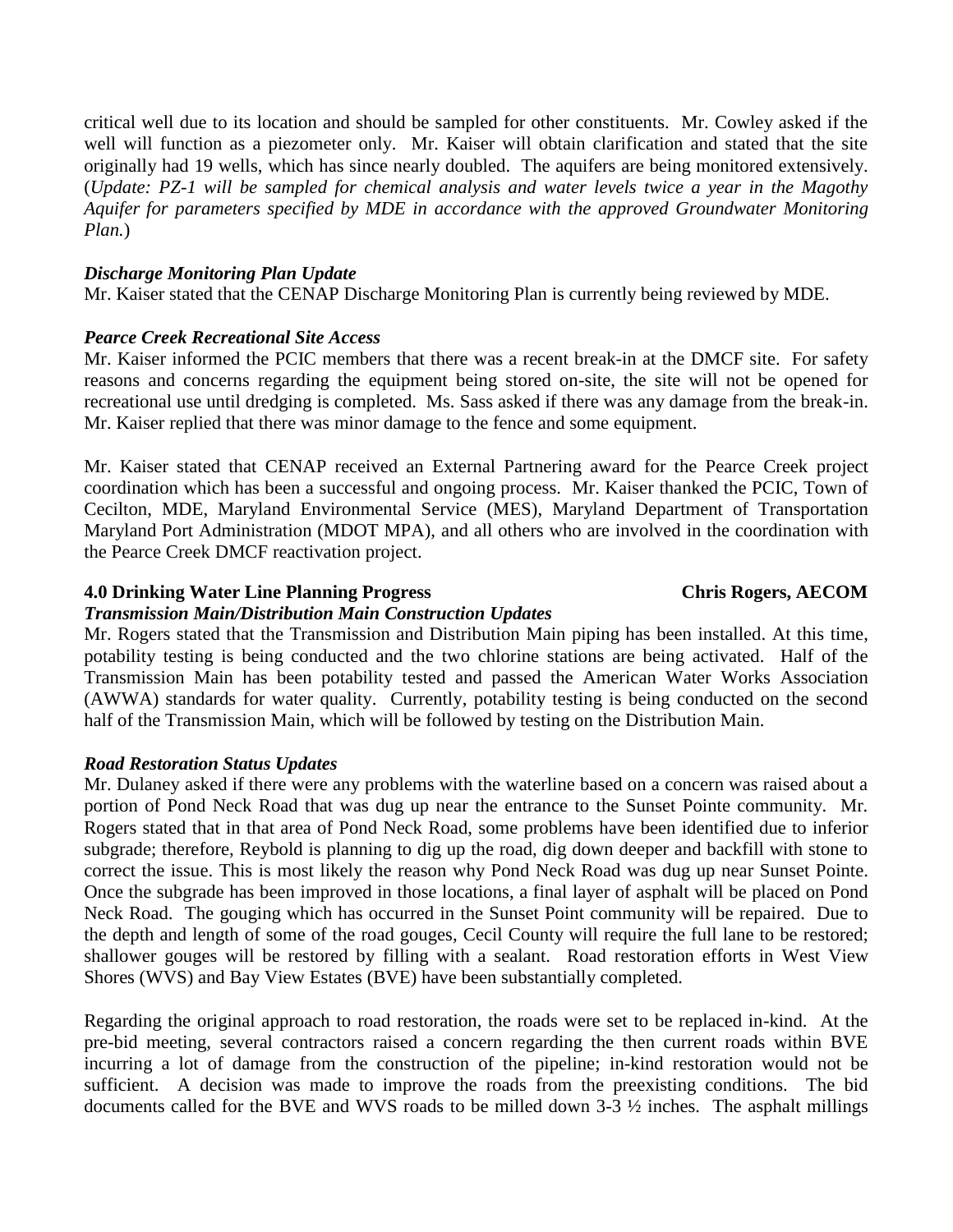would be taken from WVS and used as a base for the BVE roads (in addition to the milled down tar and chip on the existing BVE roads), which would subsequently be tar and chipped. During implementation, the tar and chip contractor informed AECOM that the type of millings from WVS would be too large to create a good base and the petroleum product would not bind properly to the large chunks of asphalt. Therefore, the decision was made to mill down the WVS roads and sprinkle some of the millings throughout the BVE community. Next, a reclamation machine (used to pulverize material) was brought in to reclaim the existing tar and chip from BVE with the millings from WVS. The roads were then compacted and graded, thereby creating an excellent base on which to apply tar and chip. Crowns were included in the road construction for stormwater management purposes and are considered an improvement. Mr. Rogers noted that road restoration is not complete; a punch list needs to be prepared for Reybold to address the remaining issues and nuisance areas. Speed humps were reinstalled in WVS and BVE. There were originally 16 speed humps in WVS, and only 6 were requested to be replaced. In BVE the existing speed humps were replaced, two additional speed humps were installed, and the speed hump height was increased as well. The road restoration effort on the State Highway roads is essentially complete as well. Mr. Rogers also mentioned that the on-lot contract includes additional tar and chip in BVE in anticipation of damage.

A resident asked how deep the subgrade was supposed to be. Mr. Rogers replied that there was no specification, but when the area was rototilled there was about eight (8) inches of combined material. Mr. Fitzner stated that the top layer was the only portion removed and did not believe any more than an inch was removed in front of his property. Mr. Fitzner stated that the road has a substandard subgrade. Mr. Rogers stated that the road previously had a substandard subgrade and AECOM believes what has been provided is a better product than before. Mr. Fitzner requested a sample taken. A resident asked if the road could be blacktopped. Mr. Rogers replied that in addition to the community preference for tar and chip, the roads were previously composed of tar and chip material. A resident asked if once the tar and chip was completed, if the dust would be reduced. Mr. Rogers stated that over time the tar and chip would compact and become more firm, which will result in a reduction of the dust. Mr. Rogers clarified that AECOM was not the general contractor, but was working on behalf of the Town of Cecilton as a consultant and that Reybold is contracted directly by the Town of Cecilton.

Mr. Haines read a list of concerns during the meeting (see Attachment 1). Mr. Rogers stated that many of the minor road concerns expressed by residents will be included in the punch list, which has not been generated yet. Regarding the broader issue of road crowns, the construction management team decided that the roads would be improved by the addition of crowns to shed water on the side of the road; previous water drainage problems existed prior to construction due to the lack of crowns. Mr. Haines stated that the crowns were not wanted and that the sand was disturbed, which will cause the road to break-up within a few years. A resident added that in some areas, grass is growing along the edges of the roads with ant mounds developing. Mr. Rogers stated that the punch list will most likely take care of those issues.

Ms. Fidler stated that the solution to the problems could be achieved through increased communications between the Town of Cecilton and BVE and suggested holding a meeting to go through the "punch list" and discuss what was promised and what was received. Ms. Fidler stated that communication is key and agreed that definitions were needed for terms such as "punch list" and "substantially complete". Many of the issues can and will be clarified with communication; a separate dialogue with the BVE community is warranted. Mr. Haines stated that the residents were promised pre-construction conditions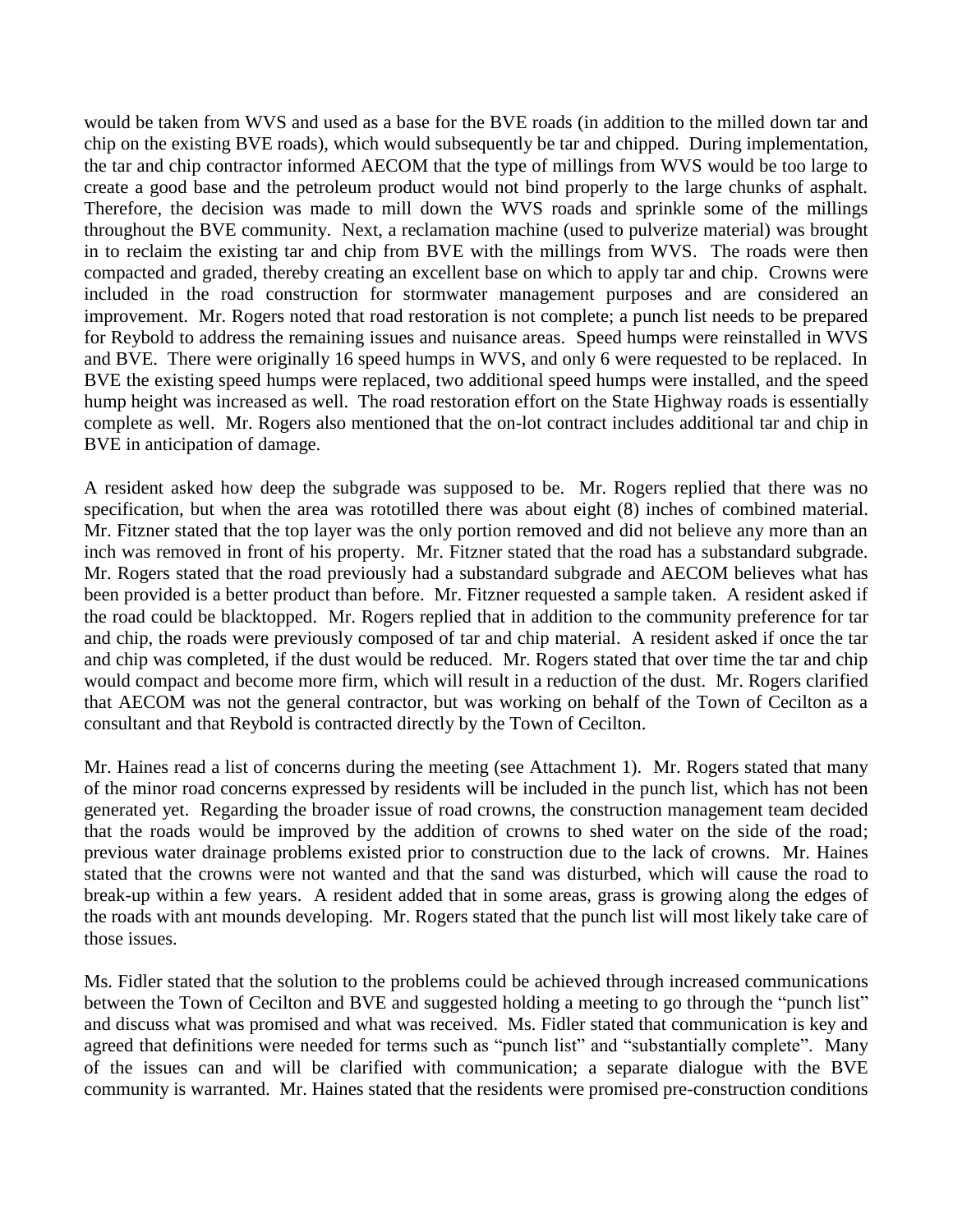and that the road has been built up too high. Mr. Haines added that the crowns and increased road height are not simple punch list items. Mr. Rogers agreed that crowns and increased road elevation are larger issues. A resident stated that there is a depression in the center of the road made by a vehicle and expressed a concern of a substandard base. Mr. Zawatski stated that there is now a substantial lip which knocked the pin holding the bucket from his tractor and asked what was going to be done. Mr. Rogers stated that any areas with lips will be evened out. Ms. Fidler stated that a meeting will be held with the BVE residents to clear up the issues and discuss expectations. Ms. Woodruff stated that the roads in WVS were in excellent condition. There have been a few issues, but they either have been or are being worked out.

# *On-lot Construction Schedule of Activity*

Mr. Rogers stated that a permitting issue has caused a schedule delay associated with the on-lot work. There were permits and licenses which were not expected; however, the permitting issue will be expedited. Ms. Fidler will send out an update on June  $23<sup>rd</sup>$  regarding the status of the permitting issue.

Ms. Sass asked if there was a timeline for the on-lot activity. Mr. Rogers stated that there are no interim milestones that the contractor is required to adhere to in an effort to provide flexibility to the contractor; however, the on-lot work will be completed within a year. The contractor schedule is primarily used for resource allocation and coordination with subcontractors, but is subject to change. The goal to prioritize permanent residents will be maintained with some flexibility. Ms. Fidler stated that direct notification will be given to residents once the on-lot work is underway.

Mr. Rogers stated that there will be an introductory email from Reybold that will include contact information and reiterate the phasing of the project, which involves 1) the pipe connection in the yard; 2) the connection to the well line and interior plumbing; and 3) well abandonment. Reybold will leave a door hanger to notify residents of the exterior work (access to the home is not needed at this time). For the in-home work, direct scheduling will occur with each resident and specific questions will be asked to prepare the plumber. AECOM will be present during the on-lot work for oversight.

A resident requested that lay down storage area be cleaned up and mowed. Mr. Rogers replied that Reybold will be using the lay down storage area for the duration of the on-lot work. The lot is owned by a private owner who has a contract with Reybold. A resident asked if the water meter has an indicator for leaks. Mayor Zang replied that a leak detector is present on the meter. A resident expressed a concern regarding the condition of Pond Neck Road heading towards the Town of Cecilton and asked if the road would be restored. Mr. Rogers stated that full lane restoration is a typical highway specification to connect the two lanes as seamlessly as possible. There are no plans to restore the other half of the road unless there damage occurs from the construction.

# *Status of Access Agreements Received to Date*

Mr. Rogers stated that so far 200 out of 235 access agreements have been received. Access agreements are needed to complete the on-lot work at each residence.

# *Follow-up from April 8 What to Expect Meeting: Retention of Existing Water Treatment Systems*

Ms. Fidler stated that subsequent to the investigation of various alternatives, the request to reconnect some water treatment systems will not be able to be accommodated. MDOT MPA was charged by MDE to provide quality potable drinking water to all 235 residents within the Pearce Creek Service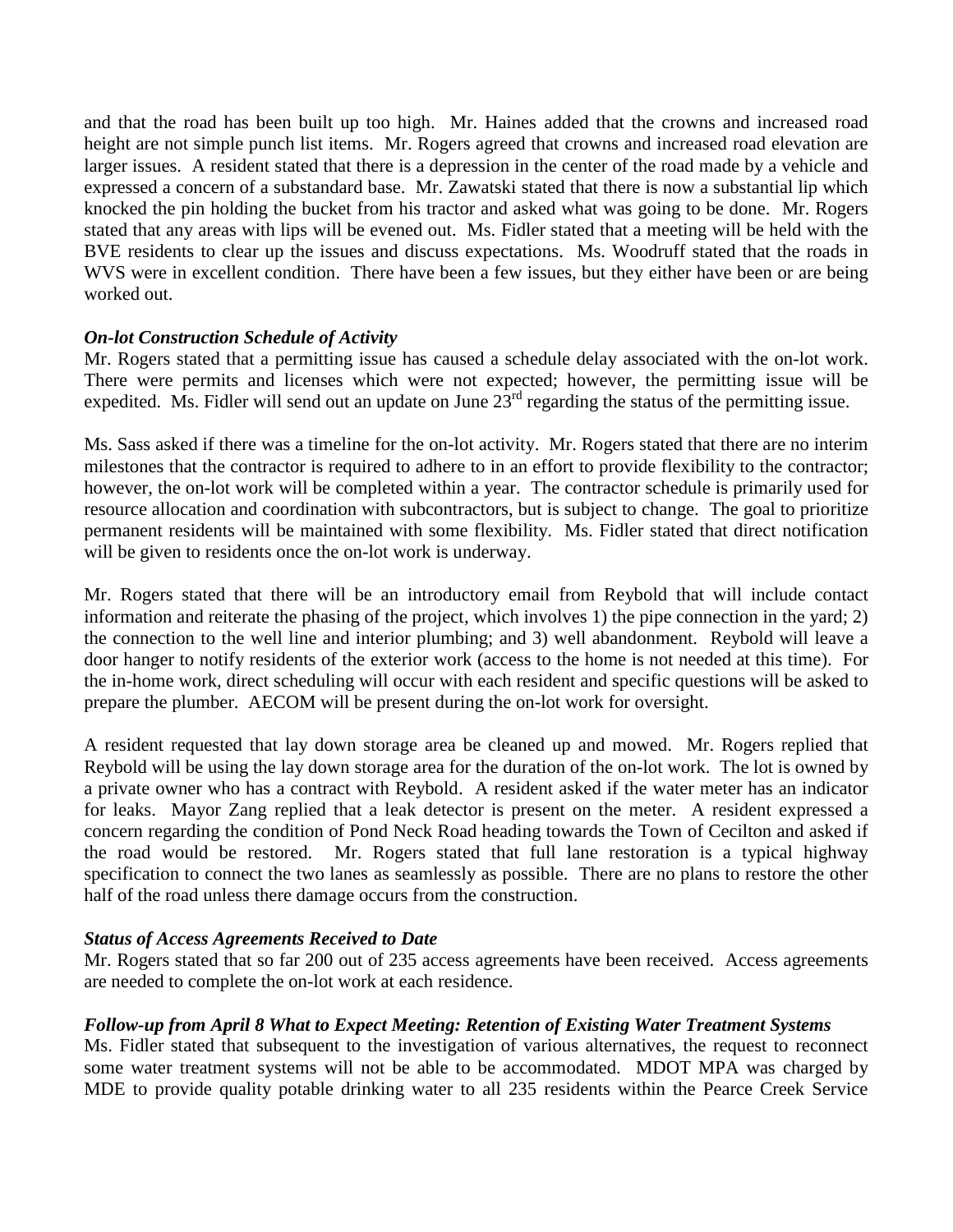Area, which is being provided with the Town of Cecilton water connection. The existing treatment systems are very different at each residence and the on-site plumbing decisions would be subjective, which is an untenable position for MDOT MPA, the plumbers, and the contractors. Additionally, since the water treatment system equipment is calibrated for well water it could negatively impact the Town of Cecilton water, which conflicts with MDOT MPA's charge of quality drinking water. Individual water treatment system equipment is considered a personal need/preference which is over and above the agreement and scope of the contract. Lastly, a 1-year warranty for the installed equipment and service connections will exist; a reconnection of water treatment system equipment within that time would void the warranty. A follow up letter will be sent to the residents explaining the decision; MDOT MPA welcomes feedback and questions.

Mr. Heacock asked if the water treatment equipment could remain if the system could be bypassed. Councilman Meffley replied that in order for the home to be in compliance with the Maryland State Code there will have to be caps placed on the bypass. After the plumber leaves, an owner could do whatever they wanted. Mr. Rogers reiterated that the reconnection of a water treatment system could void the 1-year warranty. Mr. Zawatski asked why a treatment system would need to be removed if connecting the waterline to the home is all that is really needed. Mr. Rogers stated that a shut-off valve, pressure reducing valve, and an expansion tank will be installed within the home; the treatment system will be disconnected. If the owner wanted to reconnect their treatment system it would be at their own cost. Mr. Zawataski asked about the waterline connection and well removal timeline. Ms. Scramlin stated that the wells will be abandoned in batches. The well does not have to be dug up to abandon it. The cap will be removed, the pump will be pulled, and the well head will be trimmed down and then filled with concrete. Mr. Rogers stated that any yard damage will be restored to preexisting conditions or better, but well abandonment does not need heavy equipment considering pumps will be used for a majority of the process. Ms. Fidler reiterated that, as per the original plan, when connection to the Town water is made, the plumbers will be disconnecting any current water treatment systems; should a resident choose to recalibrate and re-connect their water treatment system it would be the residents' choice and responsibility.

## **5.0** MPA Updates **Kristen Fidler, MPA; Kristen Keene, MES** *Town of Cecilton Water Quality Standards and Annual Report Information*

Ms. Keene gave a presentation regarding the Town of Cecilton water quality. Ms. Keene stated that the Town water is sourced from a confined aquifer (Magothy Formation) that lies about 100 feet below the ground surface. Once the water is pumped from the aquifer, it is then treated before it enters the Town's water distribution system. Although there have been some requests to maintain residential water treatment systems, it was explained that the Town of Cecilton's water is treated before it enters the distribution system.

Ms. Keene informed the PCIC of the regulations and stringent testing which is required of public drinking water systems. The Safe Water Drinking Act (SWDA) is the primary federal law that ensures the quality of national drinking water. The SWDA is overseen by the US Environmental Protection Agency (EPA). The EPA then oversees and sets the standards for all of the localities, municipalities, and treatment techniques which are used to service public water systems. After review of the health effects data, the EPA sets a Maximum Contaminant Level Goal (MCLG). The MCLG is then used to create the Maximum Contaminant Level (MCL), which is the standard of what is allowed in drinking water. The MCL is the maximum level of a contaminant in drinking water at which no known or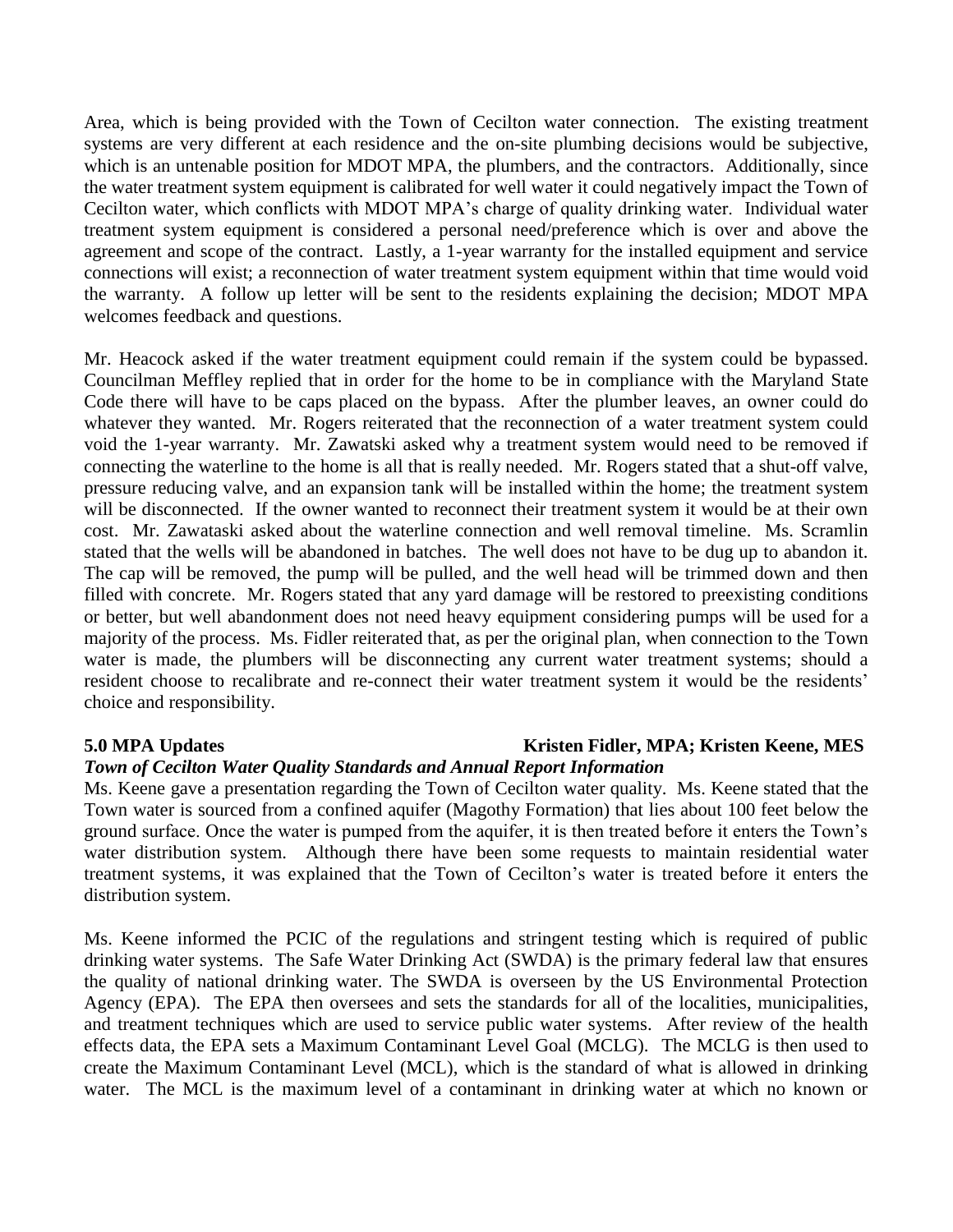anticipated adverse effect on the health of a person would occur, while allowing for an adequate margin of safety. Ms. Keene stressed how stringent the EPA standards are for public drinking water. To understand the basis behind the health effects data for a constituent, an individual would have to drink two liters of water at the MCL for a lifetime to have 1 in 1,000,000 chance of having the described health effects.

Mr. Keene explained that there are primary and secondary drinking water regulations. EPA Primary Drinking Water Regulations provide legally enforceable standards and treatment techniques that apply to public water systems. The Primary Drinking Water Standards apply to microorganisms, disinfectants, disinfection byproduct, inorganic chemicals (including nutrients and metals), organic chemicals (i.e. pesticides and fuel additives), and radionuclides. EPA Secondary Drinking Water Regulations provide non-enforceable guidelines regulating contaminants that may cause cosmetic effects (such as skin or tooth discoloration) or aesthetic effects (such as taste, odor, or color). MDE follows the EPA National Drinking Water Regulations and their mission "is to ensure safe and sustainable supplies of water for drinking and other purposes to meet current and future needs of communities and ecosystems". The mission "is accomplished through proper planning for water withdrawal, protection of water sources that are used for public water supplies, oversight and enforcement of routine water quality monitoring at public water systems, regular onsite inspections of water systems, and prompt response to water supply emergencies". The Town of Cecilton drinking water meets all State and Federal drinking water requirements for potable water. A Consumer Confidence Report (CCR) is required by law to be distributed to all users of the water; the recent Town of Cecilton CCR's are available on the Town's website and on the Pearce Creek Outreach website. The report lists constituents that were detected (at any level) in the samples throughout the year, the reason the constituent is present, and any violations. Ms. Keene explained that the detection of a constituent does not mean an exceedance. Ms. Keene listed the constituents tested and testing frequency for each:

- Coliform Minimum 5 samples per month
- Turbidity Once per day
- Inorganic Chemicals (includes metals and nutrients) Annually
- Volatile Organic Chemicals (VOCs) Annually
- Synthetic Organic Chemicals  $(SOCs) 2$  quarterly samples per year
- Gross Alpha Particle Activity, Radium-226, Radium-228, Uranium Once every 9 years

Ms. Keene stated that from 2014-2016 there were some detections in the Town of Cecilton water, but there were no exceedances or violations. Most of the detections were byproducts of the disinfection process, byproducts of chlorination, and natural occurrences from surrounding geological formations.

Ms. Sass asked if there was any concern regarding compliance issues and made reference to Flint, Michigan. Ms. Keene stated that if there were any compliance issues, the Town of Cecilton would be fined for each offense and if the violations continue, MDE can take a civil action to ensure compliance. Ms. Fidler stated that all results are reviewed by MDE every year. Ms. Keene concluded that the Town of Cecilton water meets all water quality standards and is treated before it reaches homes.